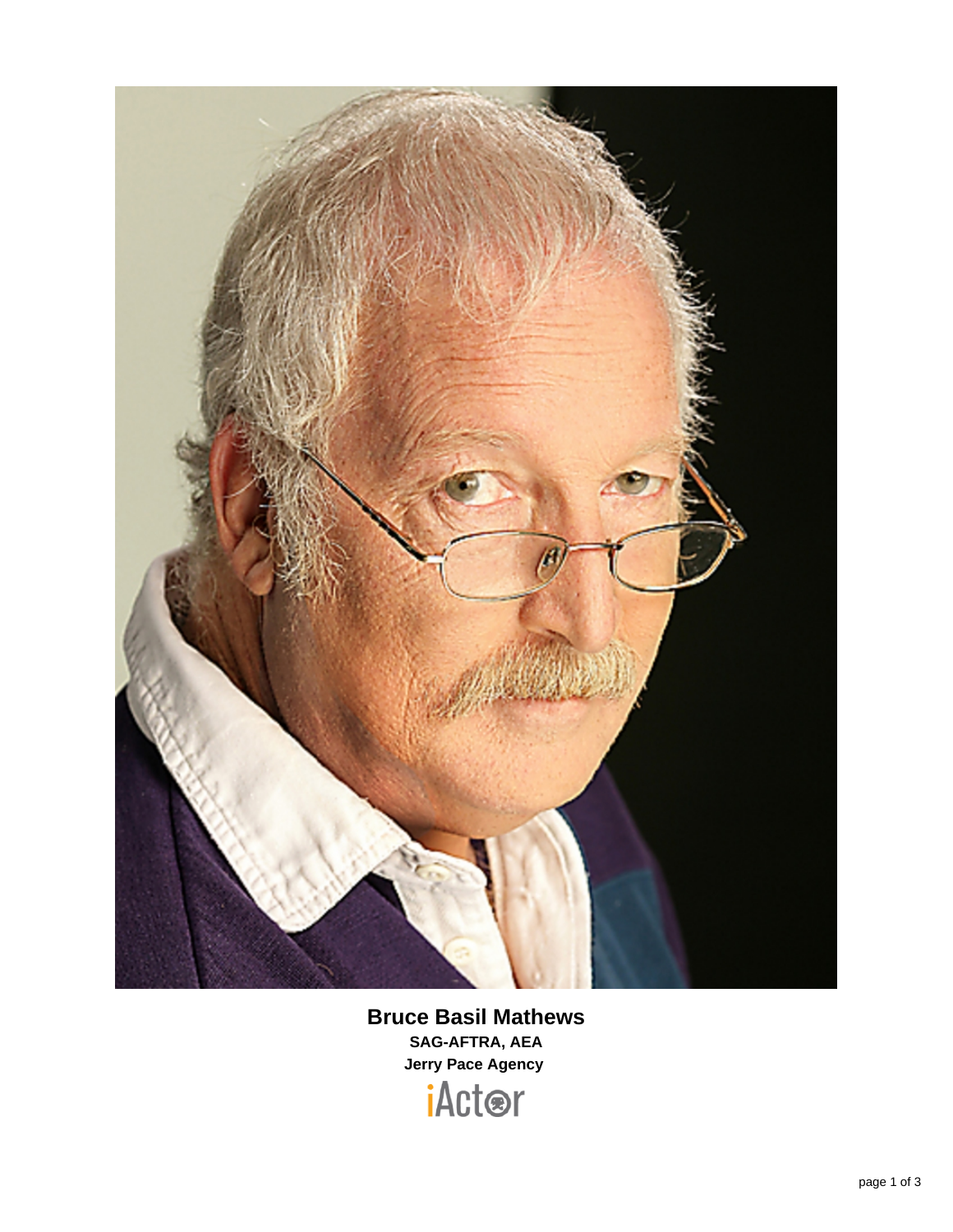

# **Bruce Basil Mathews**

**SAG-AFTRA, AEA**



#### [Web Resume](https://www.sagaftra.org/iactor/BruceBasilMathews.html) [Headshots](http://www.sagaftra.org:80/ocs/media/public/slideshow/getMediaForResume?resumeId=39637b47170da46b089efc3890d0729088ee4d7f:61b5567e:23651&mediaType=headshot) [Video Clips](http://www.sagaftra.org:80/ocs/media/public/slideshow/getMediaForResume?resumeId=39637b47170da46b089efc3890d0729088ee4d7f:61b5567e:23651&mediaType=video) [Audio Clips](http://www.sagaftra.org:80/ocs/media/public/slideshow/getMediaForResume?resumeId=39637b47170da46b089efc3890d0729088ee4d7f:61b5567e:23651&mediaType=audio)

**Hair:** Gray **Eyes:** Green

#### **Physical Characteristics:**

**Gender:** Male **Height:** 5' 9" **Weight:** 200 lbs.

**Body Type:** Average

**Portrayable Ethnicities:** Australian, British, Caucasian/White, French, German, Greek, Russian, Scottish

### **Experience:**

#### **Film**

| 60 Seconds                 | Supporting        | John 'Quig' Quigley, Chrome Bumper Films    |
|----------------------------|-------------------|---------------------------------------------|
| The Human Contract         | Supporting        | Jada Pinkett-Smith, Overbrook Entertainment |
| Who Flew Over What?        | Supporting        | R. Douglas Hurst, Tonic Films               |
| <b>Unlucky Souls</b>       | Supporting        | Daniel Mosley, AD, X-Files                  |
| Mara Jade                  | Supporting        | Jeff Maynard, Lucas Films                   |
| The Chosen Few             | Lead              | Robin Podder, IVU Pictures                  |
| The White Room             | Supporting        | Laurie Goretski, EMP Prod.                  |
| Omnipotum                  | Lead              | Miklos Phillips, Mozgomedia                 |
| <b>Hollywood Monkeys</b>   | Supporting        | Chad Ahrent, A-Z Productions                |
| <b>Television</b>          |                   |                                             |
| The Young and the Restless | Recurring         | <b>CBS</b>                                  |
| Snitch                     | Co-Star           | Pilot                                       |
| Family Law                 | Co-Star           | <b>CBS</b>                                  |
| The Court                  | <b>Guest Star</b> | <b>CBS</b>                                  |
| What Should You Do?        | <b>Guest Star</b> | A&E                                         |
| <b>Stage</b>               |                   |                                             |
| Our Miss Brooks            | Mr. Conklin       | Bob Telford, Gene Autry Theatre             |
| First Monday In October    | Justice Webb      | Allan Miller, The Odyssey                   |
| The Good Year              | March             | Stefan Marks, Stella Adler                  |
| The Mirror                 | Fall              | Stefan Marks, Stella Adler                  |
| Romeo & Juliet             | Friar Laurence    | David Herman, ITC                           |
| Much Ado About Nothing     | Leonato           | Donna Weaver, The Complex                   |
| Amadeus                    | Salieri           | David Herman, ITC                           |
| Equus                      | Martin Dysart     | David Herman, ITC                           |
| As You Like It             | Jaquis            | Jules Aaron, Riverside                      |